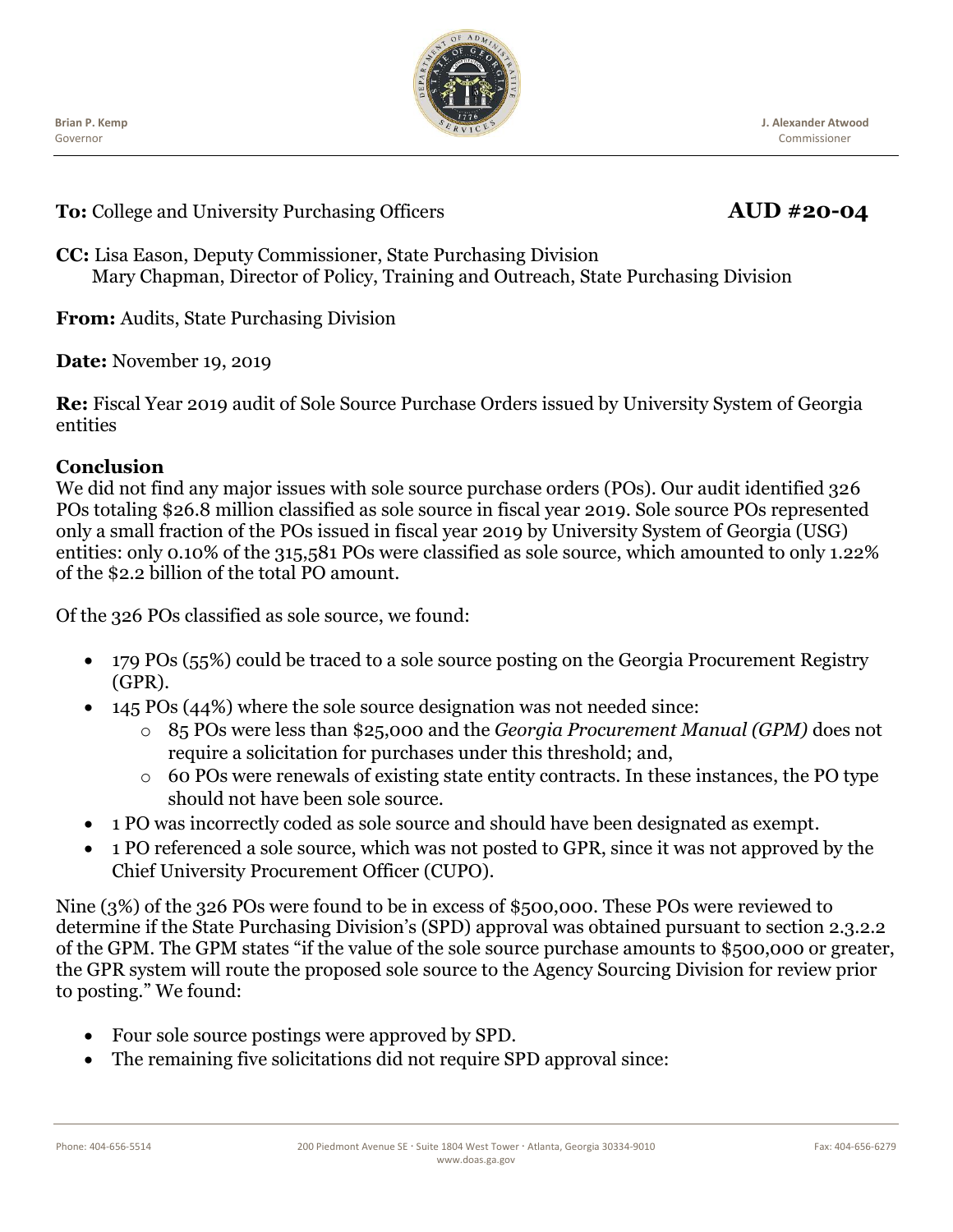- $\circ$  three were related to contract renewals<sup>1</sup> and did not require SPD approval;
- o one PO related to an event that was originally posted as an RFP in fiscal year 2014; and,
- o one PO related to a sole source posting whose notice of award (NOA) indicated the value of the solicitation was \$481,0002, which resulted in this event not initially requiring approval by SPD.

#### **Background**

A sole source solicitation allows state entities to conduct a procurement outside of the required competitive solicitation process. Since section 2.3.2.2 of the GPM does not prescribe any specific postaward steps or processes that must be followed for sole source POs, the audit also found that practices varied depending on the business requirement for which the sole source was being issued. The result of the sole source solicitation, therefore, might simply be a one-time purchase order for a good or service or the purpose of the solicitation could just as likely be for the establishment of a state entity contract.

Section 2.3.2.1 of the GPM states that "for purchases with a value of \$25,000 or more, sole source purchases are prohibited unless the state entity establishes justification why the needed goods or services should not be procured through open competition." Section 2.3.2.2 of the GPM further requires that the state entity "must provide public notice of the intended sole-source purchase or contract through a posting to the GPR". Furthermore, SPD did release an official announcement (#15- 01) on 12/1/2015 requiring all sole source procurements over \$500,000 be submitted to SPD for approval prior to posting. This requirement went into effect on January 1, 2016.

# **Audit Objectives**

- 1. Was the sole source PO coded correctly?
- 2. Did the sole source PO meet the requirements of the GPM?
- 3. Was the sole source PO matched to a posting on the GPR?
- 4. Was the sole source posting approved, where required, by SPD?

## **Recommendations**

To promote consistency across the enterprise, SPD continues to recommend the following best practices for the sole source scenarios described:

- 1. Sole source solicitation posted for a one-time purchase of a good or service: after the Notice of Award (NOA) is posted, the PO is created and coded as sole source. The sole source event ID from the GPR is noted in the PO header3.
- 2. Sole source solicitation posted for multiple purchases of goods/services for a period **not to exceed** one year: after the NOA is posted, the POs are created as needed and coded as sole source. The sole source event ID from the GPR is noted in the PO header.

 $\overline{\phantom{a}}$ 

<sup>1</sup> As per the number of allowable renewals as defined in section 3.6.2 of the GPM*.*

<sup>&</sup>lt;sup>2</sup> The estimated solicitation amount was based from a quote provided by the supplier. After the solicitation was awarded, the project cost increased to \$501,473 due to unforeseen circumstances.

<sup>3</sup> For purchasing systems where access to the header is limited or restricted, the sole source event ID should be entered in any available PO Reference field.